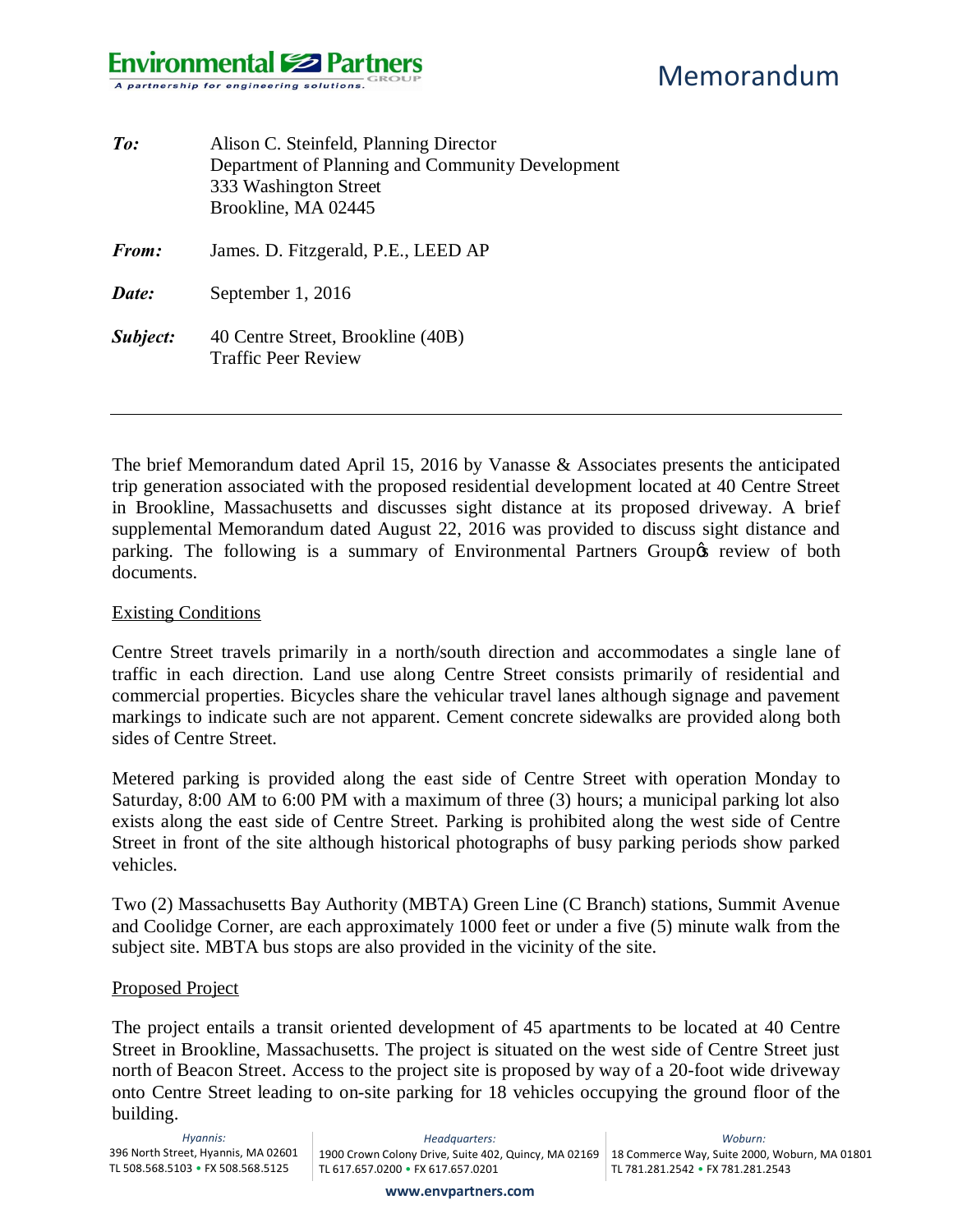September 1, 2016 Page 2

### Trip Generation

Given the proximity to the above transit opportunities and general mode splits in the Town of Brookline, a reduction in anticipated site generated traffic was assumed based on the 2000 U.S. Census data. (The backup  $\tilde{O}$ Journey to Workö information was not supplied in the Memorandum but was independently researched.) Given the proximity to transit, the provided mode splits appear to be reasonable and are as follows: 57% auto, 31% transit, 10% walking and 2% bicycle.

Anticipated vehicular trips were generated using the Institute of Transportation Engineer<sub>os</sub> (ITE $\circ$ ) Land Use Code (LUC) 220 for Apartments. It appears that the average rate method was used. However the fitted curve method is recommended and results in slightly greater anticipated trips, increasing volumes slightly from 13 to 15 trips in the morning peak hour and from 16 to 24 in the evening peak hour.

It should be noted that the above evaluation of trips generated by the new development does not discount for trips generated by the existing building that will be eliminated with the new construction.

Traffic counts such as along Centre Street and at adjacent intersections would typically be provided to analyze and quantify impacts caused by the proposed redevelopment during existing and future years but were not provided by the proponent. Likewise impacts of other nearby development were not discussed or evaluated, nor were crash history analysis.

Environmental Partners Group performed brief observations during typical weekday morning and evening peak periods on August 30, 2016 and did not observe substantial delays or queues along the subject section of Centre Street or at the adjacent intersections. During these observation periods, queued traffic was observed to clear through the critical Beacon Street at Centre Street signal during each cycle. It should be noted however that traffic may increase in this area during the fall when school is back in session.

In lieu of being provided traffic counts and analysis to quantify specific impacts caused by the anticipated increase in site traffic, it is suspected that the increase in traffic during the critical evening peak hour (24 trips per hour or one car every 2.5 minutes) probably will not have a significant impact on traffic operations at the surrounding intersections but traffic data and analysis would be required to quantify it.

### **Parking**

The proposed development is to consist of a combination of studio, one bedroom and three bedroom apartments. The Town of Brookline Zoning By-Law calls for 2 parking spaces for each studio or one bedroom residential unit and 2.3 parking spaces for each three bedroom unit which would result in 92 parking spaces for this development. Only 18 spaces are proposed.

The provided  $\delta$ Parking Summaryö anticipates 0 spaces per studio, 0.5 spaces per one bedroom and 1 space per three bedroom and does not seem realistic. In fact a later Memorandum acknowledges that there is not enough on-site parking, stating  $\tilde{\text{o}}$  overnight spaces can be rented in the Town public parking lotsö.

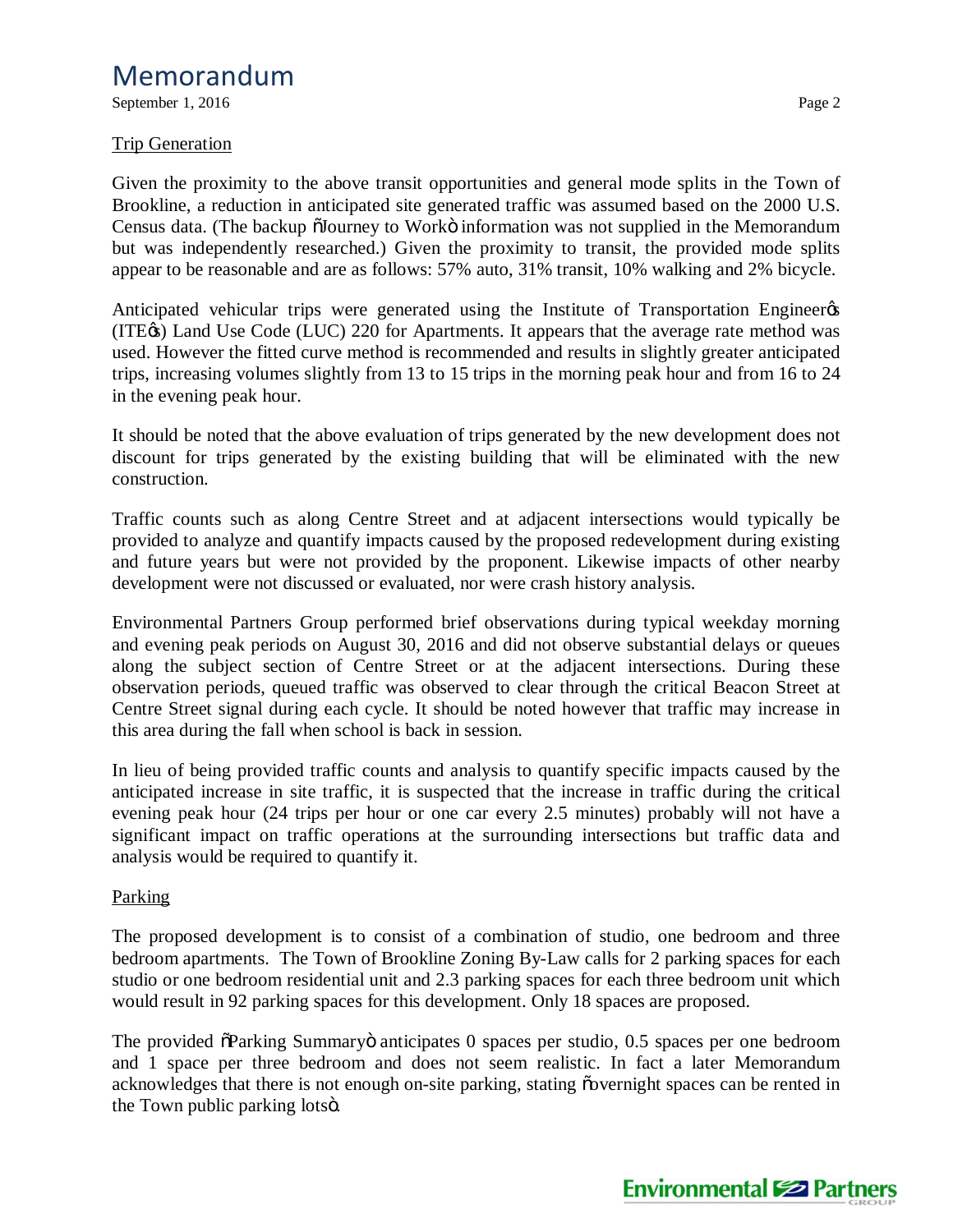September 1, 2016 Page 3

In justifying that 18 parking spaces (or 20% of the parking spaces typically required by the Town) are adequate, the proponent suggests that many tenants will not own a car given the site proximity to MBTA buses and the Green Line as well as ZipCar. However evaluations to justify and quantify this were not provided for review. Further, these alternative modes of transportation are similar throughout much of Brookline. The proponent proposes that overnight spaces can be rented in the Town public parking lots but an evaluation of parking availability for these overflow vehicles was not provided for Town consideration. Therefore the proponentos statement that the number of parking spaces being provided (only 0.4 spaces per unit) is  $\tilde{c}$  acceptable  $\tilde{c}$  does not appear to have any backup to justify it.

In an order-of-magnitude evaluation of parking needs for this site, one might consider the anticipated trip generation. Using ITE $\alpha$  fitted curve equation, 24 trips are anticipated during the evening peak hour period accounting for reductions for transit, walking and biking to work (as obtained from the  $\tilde{a}$ Journey to Workö information). It can be assumed that 24 vehicles will each require a parking space. Additional parking spaces will be required for those vehicles that arrive or depart from the site during a different one-hour period. Additional parking will also be required by those who commute to work via public transportation but own a car; these vehicles will be parked all day in the proposed overflow parking location. Therefore, based on an approximate comparison, it appears that the number of parked vehicles generated by this site far exceeds the number of proposed on-site parking spaces (for 18 vehicles) and far exceeds the number of vehicles making trips during the critical evening peak hour (24 vehicles).

Although the Town may consider lightening the parking requirements for this project given the above parking requirements appear to be conservatively high, projected parking demand should be submitted by the proponent for review to quantify a realistic number of needed off-site parking and to verify that such parking is available.

It is our understanding that the future of Town parking lots cannot be guaranteed as providing overnight parking for residents since they are potential developmental parcels that have been discussed by the Town over the years. Therefore when it comes to providing adequate parking for this project, consideration should be made for the potential that subject parcels may be developed.

On-street parking is restricted in front of the site per posted signage yet online photography of Centre Street shows four vehicles parked. It is anticipated that on-street parking does not typically take place at this location and that the installation of the proposed driveway will not eliminate existing parking opportunities (required for the driveway opening and clearance for visibility).

Of the 18 proposed on-site parking spaces, 10 are for full sized vehicles and 1 is a handicap parking spot; 7 spaces (39%) are for compact vehicles. Based on the Zoning By-Law, no more than 25% of parking spaces may be designated for compact cars unless authorized by special permit. The ratio of compact vehicle parking spaces seems excessive especially given the parking deficit.

The layout of and circulation for the 18 parking space configuration appears to be reasonable to accommodate typical passenger vehicles (but not larger vehicles).

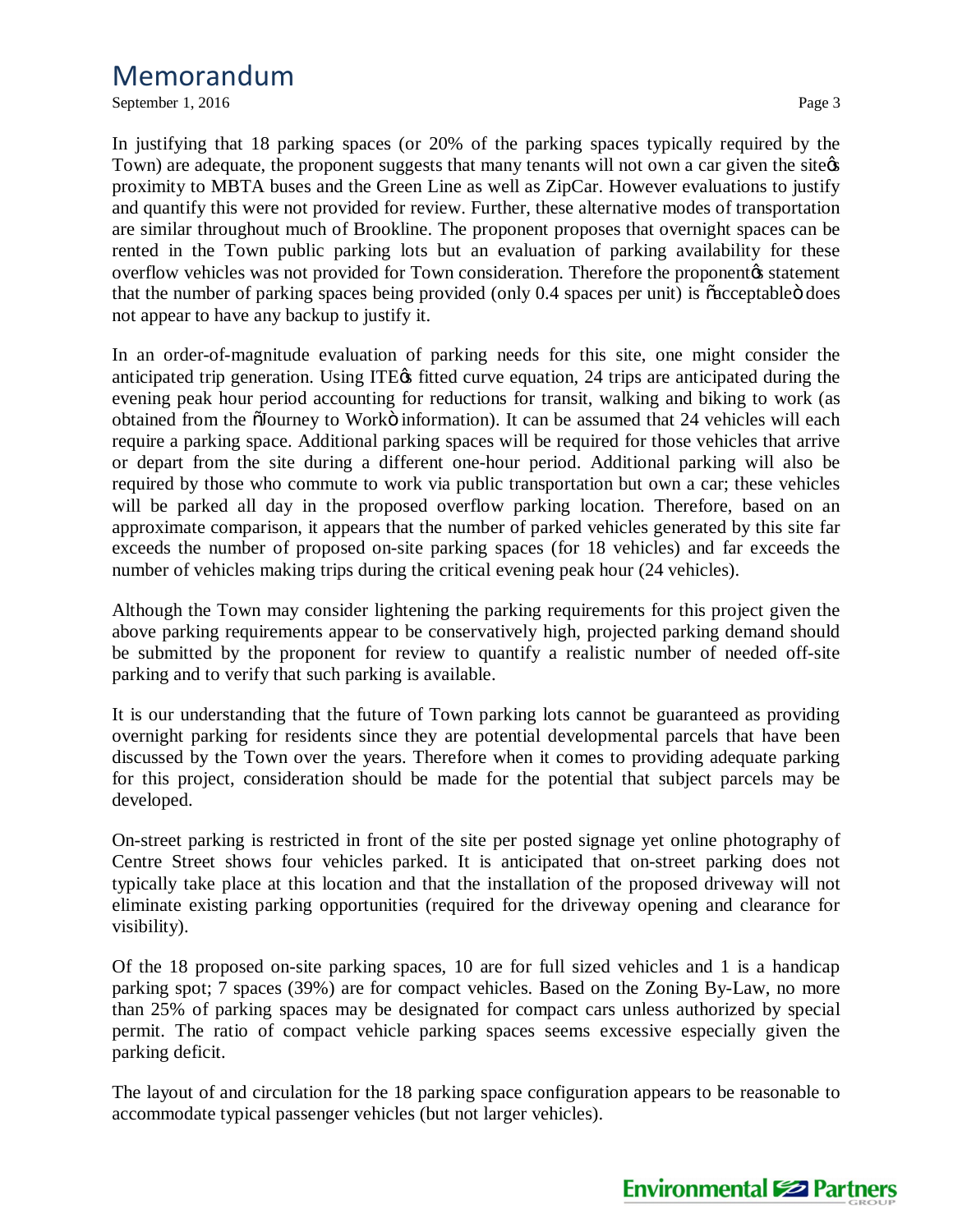September 1, 2016 Page 4

### Sight Distance

Sight distance was reviewed for the site. Since Special Speed Regulations are not filed with MassDOT for Centre Street and since speed data was not collected or provided, the assumed speed of 30 m.p.h. used in calculating required sight distance appears reasonable.

An independent sight distance calculation was performed using Stopping Sight Distance (SSD) calculations from the American Association of State Highway and Transportation Officials (AASHTO), the minimum sight distance required. It has been verified that a 200 foot SSD is required for a 30 m.p.h. road as identified in the Memorandum.

Visibility from the proposed driveway will be limited by an existing shrub along the northern property line that is proposed to be removed per the Memorandum. Under the proposed building set back of 5 feet from the property line (back of sidewalk), the required 200 feet of sight distance can be achieved for exiting vehicles stopped behind the sidewalk (without blocking pedestrians) with minor obstructions in sight distance caused by the street trees and utility poles in the sidewalk.

It should be noted that police monitoring is recommended to enforce the posted ono parking of signs (discussed above) since on-street parking would greatly decrease visibility from the driveway.

### Bicycle Accommodations

The reviewed Memorandum recommends providing bicycle racks in the garage, although not seen on the provided plans.

#### Pedestrian Accommodations

The site plan shows pedestrian access to the lobby (including the elevator and stairs) via Centre Street that is flush with the sidewalk elevation. Pedestrian access is also provided from the ground-level parking area to the lobby.

This redevelopment project will increase the foot traffic in the area. Considerations should be made for traffic signal upgrades (including Accessible Pedestrian Signals/audible pedestrian signals) such as at the Centre Street/Williams Street intersection.

### Transit

The reviewed Memorandum recommends providing transit schedules on site, although not seen on the provided plans.